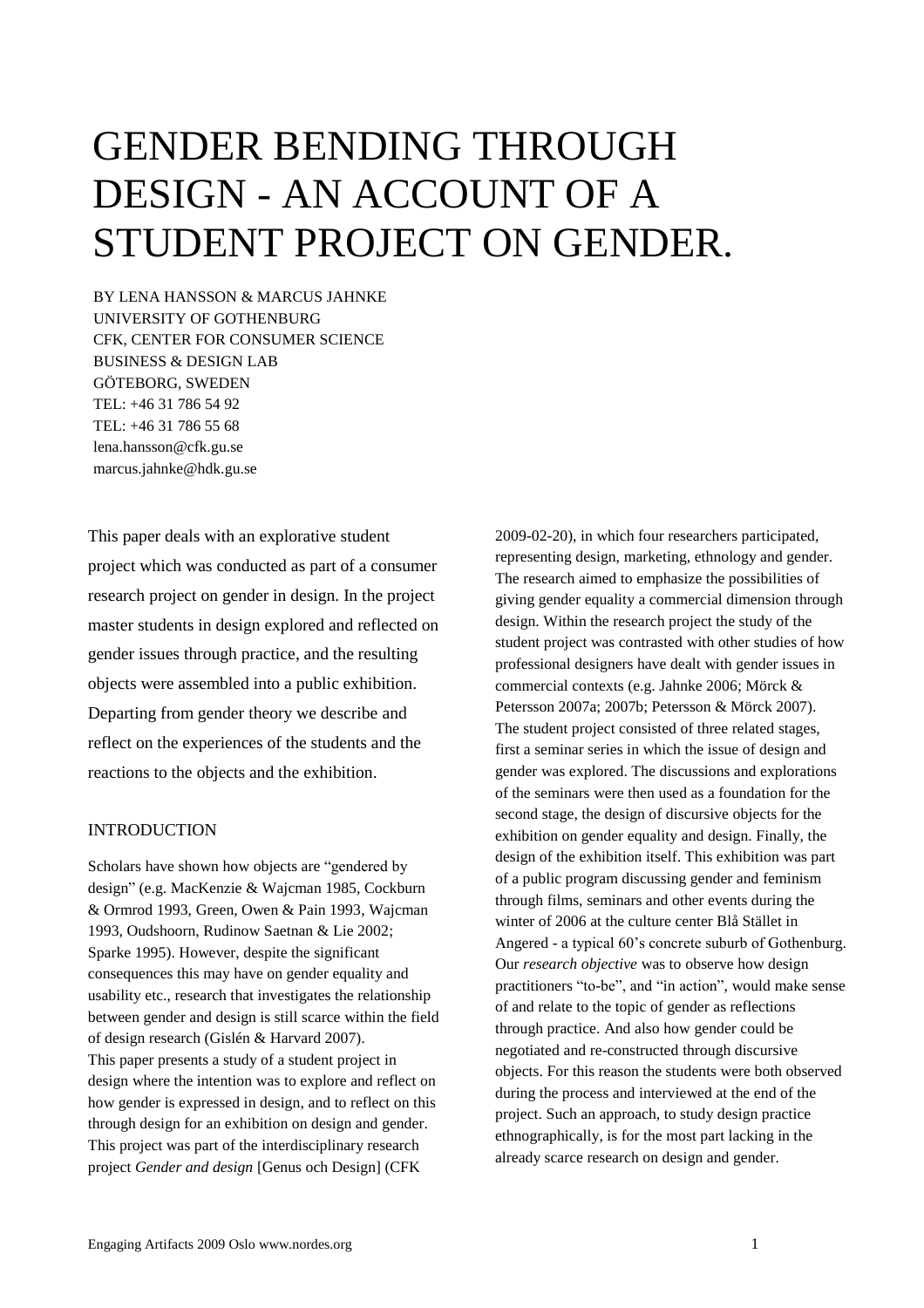The purpose of this paper is to describe the student project by outlining the processes involved, and to present and briefly analyse the designed objects and their reactions.

First we begin by presenting an introductory theoretical section on design and gender research as a contextual background to the project. This is followed by a description of method. After this we discuss the three stages of the project and then end the paper with a reflection on experiences of the project.

# DESIGN AND GENDER RESEARCH

Within STS, Science and technology studies, and feminist theory literature, the centrality of gender relations to the social shaping of technology has been explored for some time now (Wajcman 1993; MacKenzie & Wajcman 1985). Unlike a deterministic view of technology, STS shows how technology is not just influencing society but is also being shaped by the same. In this context gender has come to be an important perspective and some studies include design aspects as well (e.g. Oudshoorn et al. 2002; Cockburn & Ormrod 1993; Green et al. 1993; Wajcman 1993). An interesting case described in this context is that of the microwave oven. Its entire life trajectory, from design to consumption has been outlined by Cockburn and Ormrod (1993). It was shown how the microwave was transformed in terms of design, function and selling strategies when the target group was changed from male to female users. It went from a brown, complicated looking high-tech heating gadget, sold in so called brown goods stores together with stereo equipment and such, to be sold in white goods stores with other kitchen appliances, and marketed as a perfect and easy to use cooking instrument for the housewife, now white and with simple pictograms etc. During its life-cycle it has thus changed gender or genderscript (Oudshoorn et al. 2002). This transformation can be explained by the inscriptions of traditional representations of gender that was made by designers, engineers, marketers etc. In both incarnations, different competences, skills, tastes etc. were by designers actively ascribed to male and female users based on norms and values. These were then reflected in the design of the object. However, studies show that an object's genderscript is in no way fixed. Users can modify and change the script, i.e. they do what Akrich (1992) calls "deinscriptions", and may create new meanings and uses of the object, regardless of the designer's intention.

The gendering of objects has been addressed in the design field as well. An example is the work of Ehrnberger (2006) who made visual the gender coding of products by exchanging the expression of a power drill with that of a food hand mixer and vice versa. A traditional power drill is tough-looking, green or red with black rubber surfaces, and other functionally related details. After the swop, the drill suddenly seems easier to use, more harmless, and more feminine if you like. The mixer on the other hand, which is traditionally white or in light colours and with organic shapes, now looks powerful, more "professional" and masculine. In reality, both tools are rather easy to use but can also become dangerous if used carelessly. Together with the example of the micro-wave oven this reveals how design elements like form, colour, texture, etc. create very different expressions for products in traditionally female domains (e.g. the kitchen) and male domains (e.g. the construction industry and the electronics business). This also influence the value of the objects since the traditional masculine taste is valued higher than the female (Oudshoorn et al. 2002). The same tendencies also concern functionality, for example in the case of crash test dummies. These have until recently been solely modelled on average male proportions and weights etc. This has resulted in car seats designed according to a narrow representation of the user, leaving out smaller users. A direct consequence is a 100% higher risk of whip-lash injuries among female drivers (Jahnke 2006).

Also design historian Sparke (1995) shows how gender is marked in forms and tastes of either males or females. The traditional dichotomy of gender is evident in strategies of differentiation, not least in the classic "shrink it, and pink it" strategy to reach female consumers. This kind of strategy is challenged by Barletta (2004) and Learned and Johnson (2005) who argues that this approach is an insult to the real needs of women. However, they still argue in terms of the traditional dichotomy of gender without reflection. The logic is to act on and enhance perceived differences between women and men.

Instead, we want to push for diversity and a cultivation of a more inclusive and open interpretation of gender in design. Our research is based on an understanding of gender as socially and culturally constructed but negotiable and not stable – a more post structuralist approach. Such a perspective implies that gender does not exist beyond the acts, postures and gestures that supposedly 'express' gender, and which we perform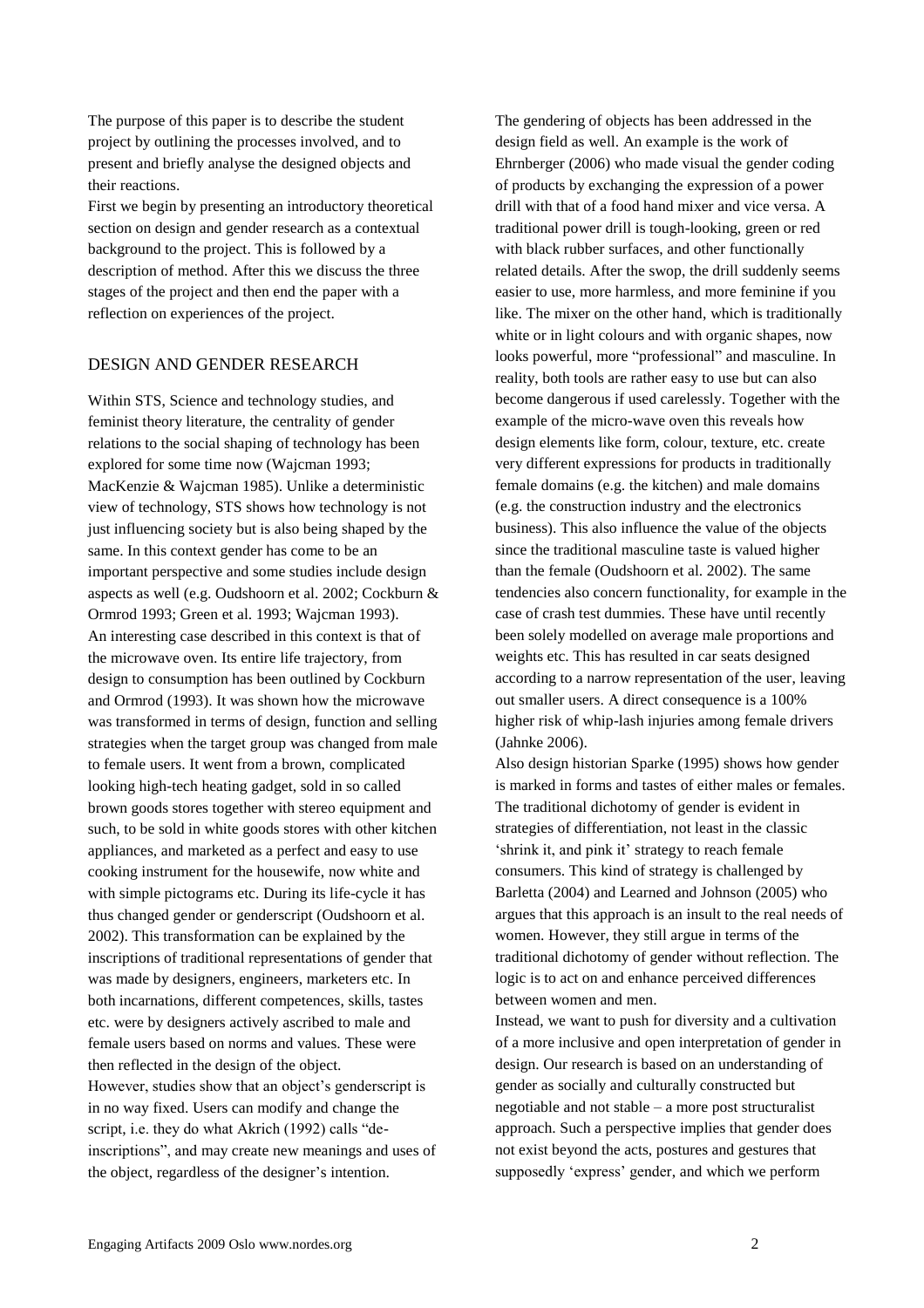everyday (Ambjörnsson 2004). To wear a skirt or sit with your legs crossed are thus acts that contribute to the "doing" of gender – in this case often interpreted as a female gender. But these acts need to constantly be iterated to be experienced as believable and fixed – gender is not a statical condition but a continuosly ongoing process (Ambjörnsson 2004).

This view is inspired by Butler who sees gender as a discursive practice or "performance", and argue that gender and the heterosexual position cannot be predefined (1990, 1993). The female and male is thus only categories of gender and not something essentially natural or biological. This means that gender can always be done differently than the way it is performed in a particular context.

Gender thus remains contingent and open for interpretations which invites subversive action. However, the space for such actions is not wide open. Gender is always enacted within defined cultural frames where norms and representations guides our acts and what is considered right or wrong. The idea of heteronormativity is for instance deeply rooted in our culture and queer has become a reaction towards this (Ambjörnsson 2006). Queer can be used as a strategy to "open up" for the unexpected and subvert conventional and normative thinking of gender identities. Just as interpretations of masculinity and femininity are unstable, so are interpretations of gendered objects. We argue that objects as materialized representations are part of the performativity of gender, which makes design a tool for gendering as well as for genderbending.

As we have seen, the gendering of products play with foreseeable ways of being men or women and that this involves the designer. Relating to these implications we believe that it is important to study the practice of design "in action", as a complement to *post-facto* studies. Although the project we have studied is not representative of a commercial design process, we argue that this approach enables us to get close to the challenges, considerations and reflections when in this case designing with gender in mind.

# METHOD

#### CATEGORY OF DESIGN

The type or character of design that this project concerns could be argued to fall into either of the categories of "critical" or "conceptual design". However, we find that the more recently proposed

concept of "discursive design" (core77.com, 2009-02- 20) somewhat better reflect the ambitions of the project. According to Tharp and Tharp, discursive design refers to the creation of utilitarian objects that are tools for thinking that intends to raise awareness and understanding of debatable issues of psychological, sociological, and ideological consequence (ibid.). The primary driver, the intention of the designer, is to express ideas. It is thus the objects' discursive voice that contitutes the raison d´être. This is certainly aligned with conceptual design as inspired by conceptual art (Robach 2005). This concept however has the drawback of, on the one end of the spectrum, easily being mistaken for more traditional conceptual design of industry, and on the other end might connote a too close relation to art.

Critical design as a concept could also have been used. The problem is in how "critical" has a tendency to be understood as a solely negative position. And even though this is a quite narrow understanding of critical, discursive has the advantage of being understood as more inclusive – the ambition to engage in discourse. Tharp and Tharp (n.d) argue that critical design falls into the realm of discursive design. All in all, discoursive design seems to better match the design concerned, with its intent of opening up for discussion through utalitarian-like objects.

#### PROJECT CONTEXT

Seven first year master students in design at HDK, the School of Design & Crafts, participated in the project. The project was not compulsory and competed with other projects at the school that were possible to engage in. The time-span of the project was one semester and the intensity about half time.

The more specific brief for the students was to participate in a seminar series and by drawing from this, through reflection and explorations, design individual objects for an exhibition on gender and design. The students were also asked to collectively design the exhibition framework.

#### FIELD WORK

Our research is inspired by ethnography (Hammersley & Atkinson 1983). The paper is based on collected field material that consist of observations carried out during student seminars and workshops; the objects included in the exhibition; photos of objects; observations of visitors to the exhibition site; and interviews with the participating master students.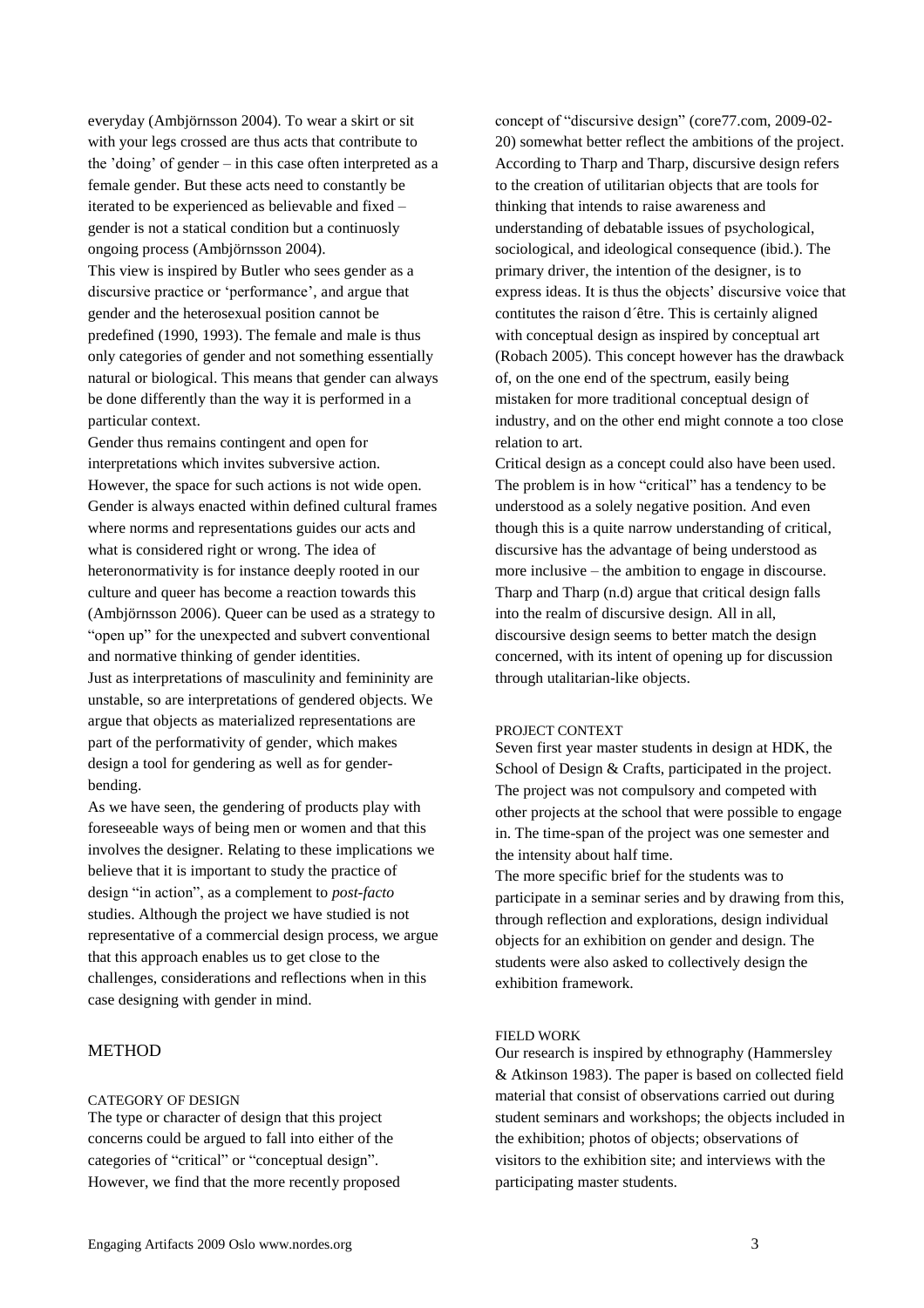# THE STUDENT PROJECT

#### THE SEMINAR SERIES

The seminars were held every second week during a period of about two months in the fall of 2005. Each seminar, which lasted about three hours, had a theme which was defined as part of the process. For example, when the discussion seemed to steer in the direction of how gender is expressed in marketing, the theme for the next seminar would be Gender in Marketing, and an exercise would be to study commercial messages in shops and magazines and bring examples to discuss at that seminar. Such assignments also included to search for stereotypical objects, gender neutral objects, to observe presentations of objects in stores, to scrutinize media images etc. The samples brought back, for example in the shape of products, photos, clippings etc, and the observations made, were also presented and discussed in the seminars.



Razors, for men and for women – an example provided by students Source: Gillette

In addition to this, a suitable text to read was also chosen and authors covered were for example Butler, Sparke and Landström.

The discussions that evolved departed from issues of colour and form related to gender. For example how different shapes reflect current norms, and how a perspective of power reveals a higher or lower value of certain colours, of ornament, usability etc.

This lead on to a close look at marketing and sales messages, including shop displays, advertisement, commercials etc. The quite massive impression of a stereotypical way of depicting men and women as a common strategy exposed the role of the designer. One student expressed: "*Am I educating myself to become a cog in this consumer society? It is a question you ask yourself all the time. It´s just a flood of material products."*

Personal stories were added such as one student"s discouraging experience of attempting to raise gender issues when working for a children"s clothing company. An engaged discussion was ignited, not least by the ambition of the students to find strategies on how to reconcile their practice with their personal values and beliefs. Implications of how stereotypical design may restrict both expression, accessibility and function were probed and challenged the students to search for other ways of working through design to avoid the stereotypical and also to improve situations for neglected users. In relation to this, human behaviour was discussed at length and whether for example sitting positions or toilet habits of men and women, and the traditions behind different behaviour, are socially constructed or essential, and how to relate to this as a designer. This discussion also connected to related areas such as heteronormativity and ethnicity.



An observation photographed and brought to the seminar by Alves

In the discussions the students argued that stereotypes and strictly binary perspectives restrict freedom of creative expression and solution space. Instead, strategies and inspiration could be found in the mixing of attributes as well as in "bending" established norms through exaggeration, humor or provocation – to go beyond gender. Or even to circumvent problematic areas and when possible avoid unnecessary gender connotations by connecting to the immediate purpose instead. For instance, why is an extra large parking space marked with a "family sign" (see photo above) when it could be marked with a "P+" sign?

#### THE DISCURSIVE DESIGN PROCESS

The students' own design processes started gradually during the seminars and after about two months the attention was shifted to the individual design projects as well as to the exhibition design project. The sessions became collective tutoring sessions. In addition to this,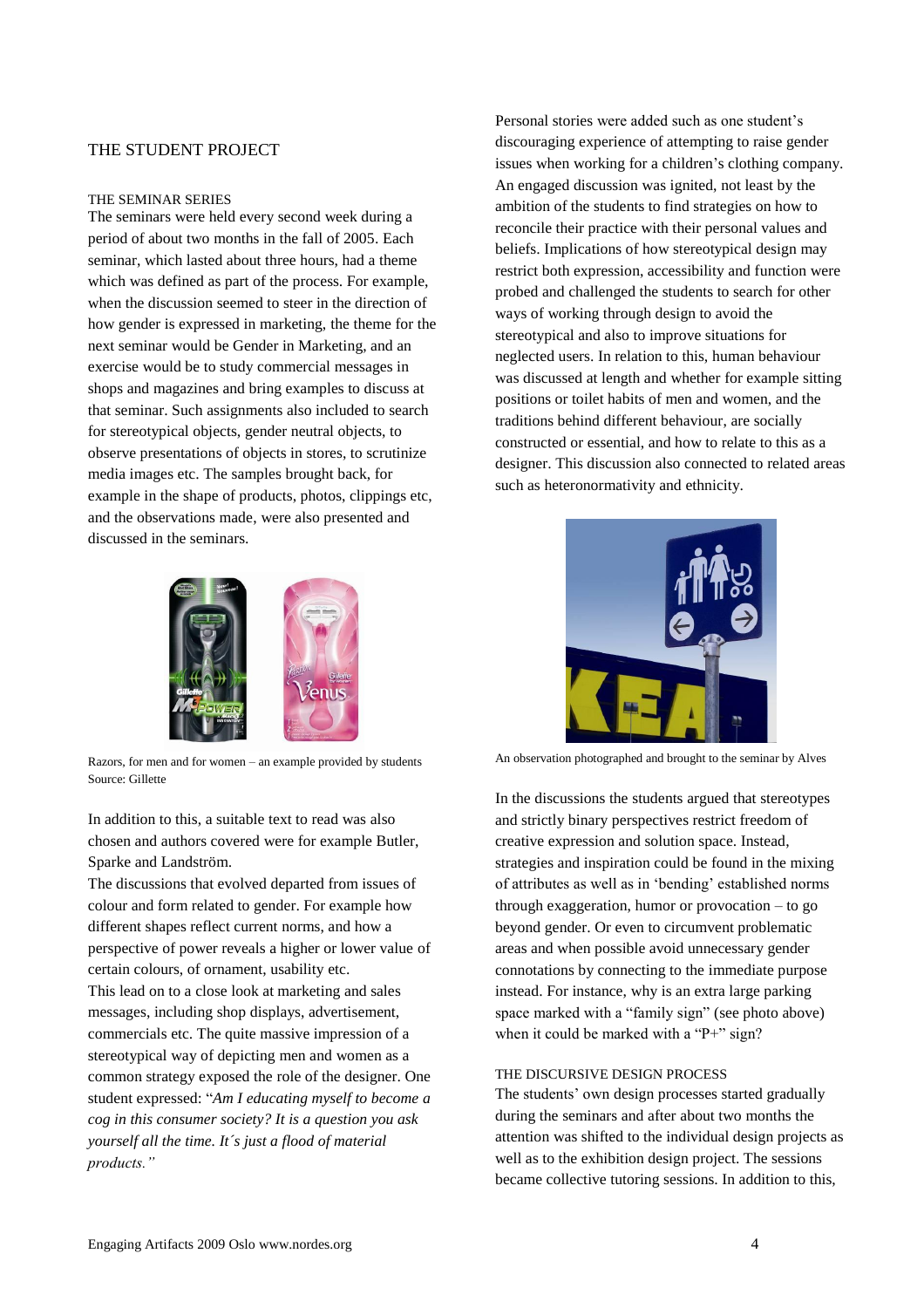personal tutoring was also conducted with members of the research team as well as with teachers of the school. In the tutoring sessions not least issues related to discursive design were probed and discussed. The intention to for example convey a specific message, provoke a question or express an experience, became central and the students together discussed different options. The indvidual projects are presented briefly below with an emphasis on the *intention* of the student as well as the *outcome* as experienced by some of the visitors to the exhibition, in this case pupils of the Angered high school.

This story begins with three seating concepts. As it turned out, a common interest of three of the students was reflections on gender and sitting, about postures, space and behaviour. These concepts evolved as a dialogue between these three students and can thus be seen as related but also, and perhaps therefore, offering quite different results.

#### *Stiletto by Sigrid Strömgren*

The purpose of Stiletto was to convey an experience of "walking in high heels" - an attribute strongly linked to femininity and beauty. Sigrid meant that wearing such shoes restrains the freedom of movement, and that the wearer has to engage in an unnecessary and uncomfortable balancing act. This she expressed in the text plaque that was composed by each designer for their piece, as:

"*Men are generally physically stronger than women. Products aimed at men enhance this. They are practical and comfortable and allow freedom of movement. Female attributes tuck in, straighten out and push up. At the same time as they beautify they limit freedom of movement. Please sit on the Stiletto and experience how it feels to balance on unsteady shoe. What would society look like if it were men instead of women who wore unstable stilettos?"*

That a chair would be used to express this balancing act was at first not certain. This choice rather evolved as a combination of the experimentation with different concepts and an interest in the chair as an object in itself. The solution came to be a two-legged chair, with the legs in parallel, like the soles of a shoe. From behind it also resembles a high heeled shoe. The two legs makes it necessary to balance sideways, like when wearing high-heeled shoes.

This balancing act was also what came into focus during the exhibition. As an interactive piece of furniture, not immediatley understood when laid down and passive, it

demanded to be raised, tested and experienced. Sigrid had placed the chair on a soft round carpet in front of a textile drape with the image of an intentionally androgynous person sitting on the chair (see illustration below). The idea was that the "active" image would contrast with the passive expression of a "resting", or perhaps even a discarded chair.



#### Stiletto/Stiletto

For some pupils that visited the exhibition, the balancing act was perceived as implying an imbalance between men and women - if society had been equal, the chair would have had four legs. Another reaction was that Stiletto was surprisingly comfortable to sit on, not as unstable as would have been expected. Some felt, this contradicted the intention of the designer. The black colour was considered a male colour, but if it had been pink it would have been for females, some said. That the chair invited interaction ensured many discussions and laughs.

### *Slothfully 2006 by Markus Grip*

As mentioned, several students were interested in stereotypical sitting positions, for example how men claim space by sitting with legs spread, while women by crossing their legs and keeping them together take up less space.

With a somewhat provoking and ironic tone, the chair Slothfully 2006, commented on this and enhanced the masculine expression and made it visible. Its aesthetics was inspired by hotrod cars; the tubular steel "frame" resembling the "roll cage" with sharp angles, a rough surface, visible welds and flat "primer" paint. A small inconspicuous pillow forces the legs apart.

The idea was to that the chair would invite you, irrespective of your sex, to sit as a man. It further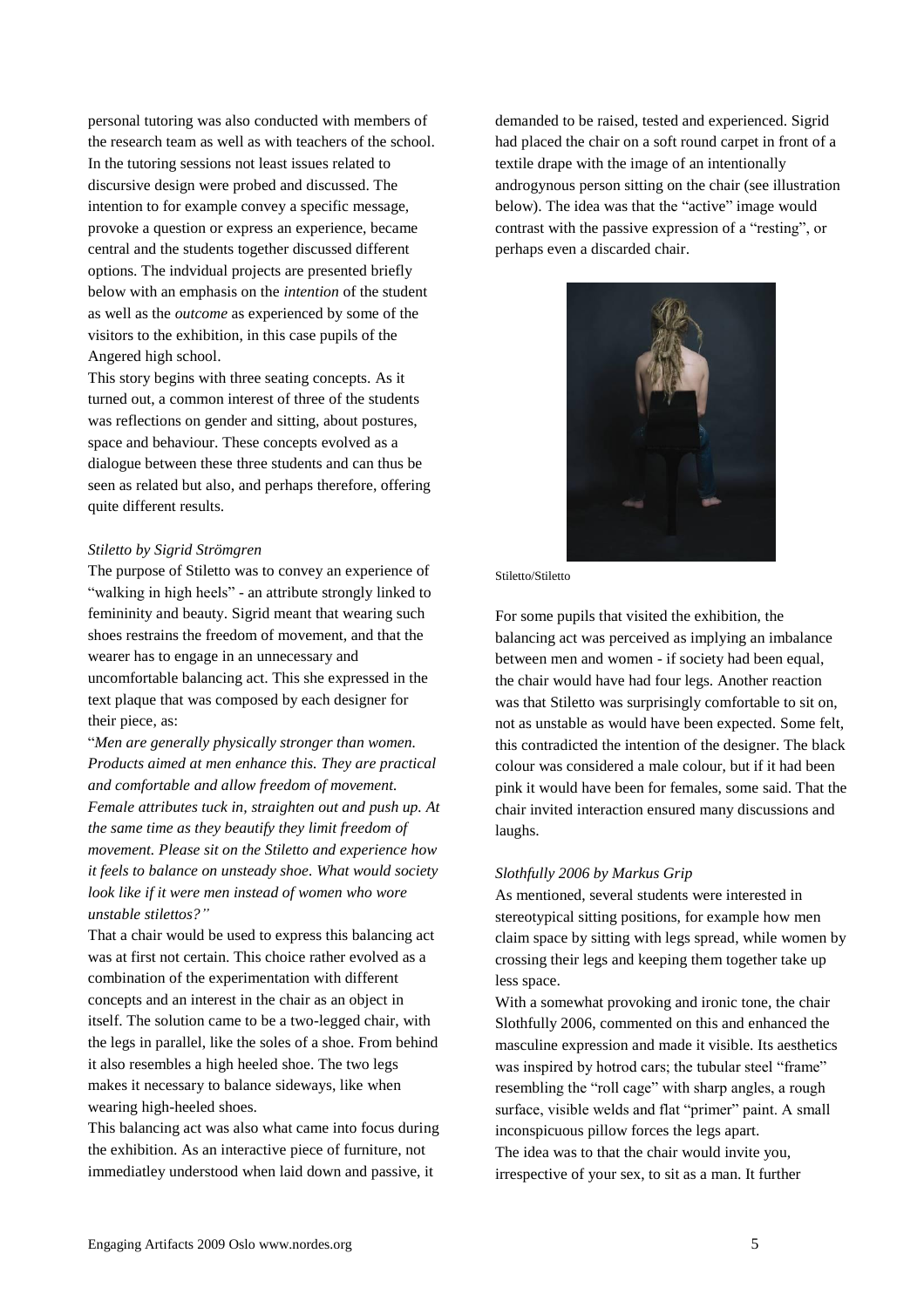commented on the male slacker, which was enhanced by the picture on the drape behind the chair (see below) and as expressed in the title. In the exhibiton, a TV set showed a film with car racing to further strengthen the message.



Slashas 2006/Slothfully 2006

However, for Markus it was not straightforward to arrive at this design. Initially he instead attempted to design a gender neutral chair.

*"During the process it was really hard to do something that didn't feel strained, but something that felt neutral in some way"*

Markus however felt that to make a unisex chair became too forced and non-inspiring. Instead he played around with the styles and expressions he himself favoured, such as car design, and found that by tweaking his own preferences, and connect those with a traditional male sitting style, via the cushion that forces the legs apart, he could make a comment on stereotypical male behaviour. *"… then I chose to just go back and exaggerate instead. That was an easier solution in one way."*



Girls sitting in Slashas 2006/Slothfully 2006 at the exhibition

This strategy worked for some at the exhibition. For others Slothfully 2006 was viewed as a chair for guys.

Yet others thought the flat red primer colour was "girlish". For some pupils there were no problems with sitting straddle-legged. For one of the girls, it was not even seen as a typical male way of sitting any longer. But for another it felt gross to sit like that, it was just not possible – too revealing and too vulnerable. This was the more common reaction among girls and women.

#### *Duel by Ulrika Hegårdh*

Duel was conceived of as a public piece of furniture with a hidden function that would force people to actively choose how to sit. Ulrika was disturbed by traditional ideas of male and female sitting. *"I began by looking at male and female sitting, but I didn't like it … and that thought. Instead I believe that we are people and individuals …. And then I wanted to erase the question of gender and see how we … what space we take up as a single person … or if we are two or more…"*

This reflection was also translated into a shape and colour which she aimed for to be neutral and "blend in". The intentionally hidden backrest function was inspired by the backrest on a bench she had seen on a boat in Thailand, which could be flipped over depending on how many that wanted to sit close together, for example a couple or a family – the space could be divided in different ways. In Duel - if one person sits alone, the backrest, which is free-turning, forces you to sit in a central position and *take* space. If another person wants to sit and also use the backrest, you have to cooperate to *give* and *take* space. However it does not necessarily mean that you find an equal and balanced sitting.



Duell/Duel

One way to sit is for one person to take almost all the space and another to sit on the side not using the backrest at all (see photo below).

Duel surprises you in the moment of interaction because the fact that the backrest can turn is only experienced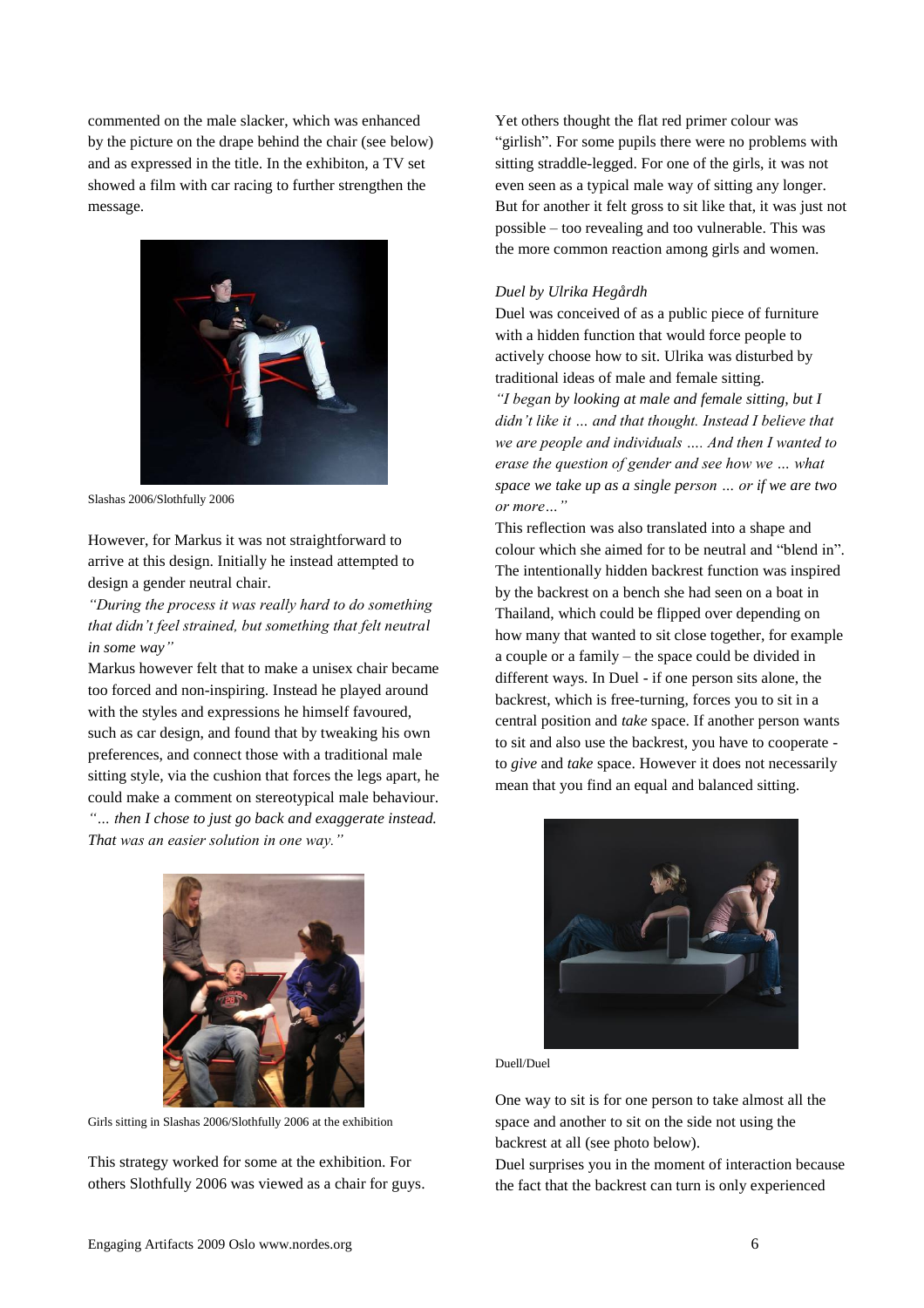once you try to lean backwards. One common interpretation was that we have to work together to sit comfortably and to achieve equality – a tool for talking about equality through embodiment.



Pupils sitting in Duell/Duel at the exhibition

In the interaction with Duel, some pupils described Duel as both a girl and a boy couch, as it was possible for two persons to sit on it, or maybe for snuggling as you easily fell on each other when trying to sit on it. Another playful interpretation was that it could be used to find out who is the strongest.

#### *Only Humans by Erika Carnbäck*

One of the objects was more conceptual than the others, an altar-like piece named Only humans.

*"I chose this, that we are only humans. Perhaps it seems banal, that was what made it so difficult, that one didn't want to make it into something banal, but … as something nice and beautiful, that one is equal and have the same needs"*

Erika argued that our similarities are more important, even if they are sometimes felt as invisible behind all the layers of expressed identity. Erika used two series of Babuschka dolls to mediate these hidden similarities. Her inspiration however came from onions and sallad – from the layers of leaves and layered structures making up the whole.

Her choice of not making a product-like piece was motivated by a feeling that this would be a more direct communication, that her solution was:

*"… not a form of product, like a chair with a function, but rather something to provoke thoughts … like some thing which strikes down…"*

The "sacral" expression was motivated by the wish to be "clear". Some felt that it was a bit "strict". Erika retorted that:

*"Things doesn't always have to be funny, and this choice of black and white, these colours say hardly*  *anything, or, they are black and white, and that was what I strived for."*



Bara människor/Only humans

# *Occupied by Mariana Alves, Karolina Larsson, and Josefine Lindgren*

Occupied started as an idea between three of the students, to design a unisex urinal for public spaces. The intention was to adress a self-experienced problem area – the lack of public toilets for women. But the complexity of the matter of public toilets grew when the students, during the seminar series, explored the issue by visiting such spaces and also by conducting interviews with different people about the situation. They found an abundance of stories that could be related to a perceived lack of gender perspective in architecture, city plannning and design. So instead of making a kind of solution attempt, the group felt that they wanted to communicate these stories to raise awareness.

*"It was an every day problem area that we were provoked by, and that many seemed to relate to. And if we then, with our tools, can expose what is problematic to more people, who might also be provoked and start reflect themsleves…"*

So to expose these perceived shortcomings and problems, they enlisted a photographer and "actors" to stage some of the situations that had been picked up as stories.

The resulting fictuous photos were arranged as a photo suite on a black board extending four meters in width. In the exhibition the photo suite generated a lot of discussions and the factor of recognition was great among the visitors. A typical response was to comment on the effectiveness of images to expose something of which a lot is written, but often with little emotion attached – that the problems comes alive with images.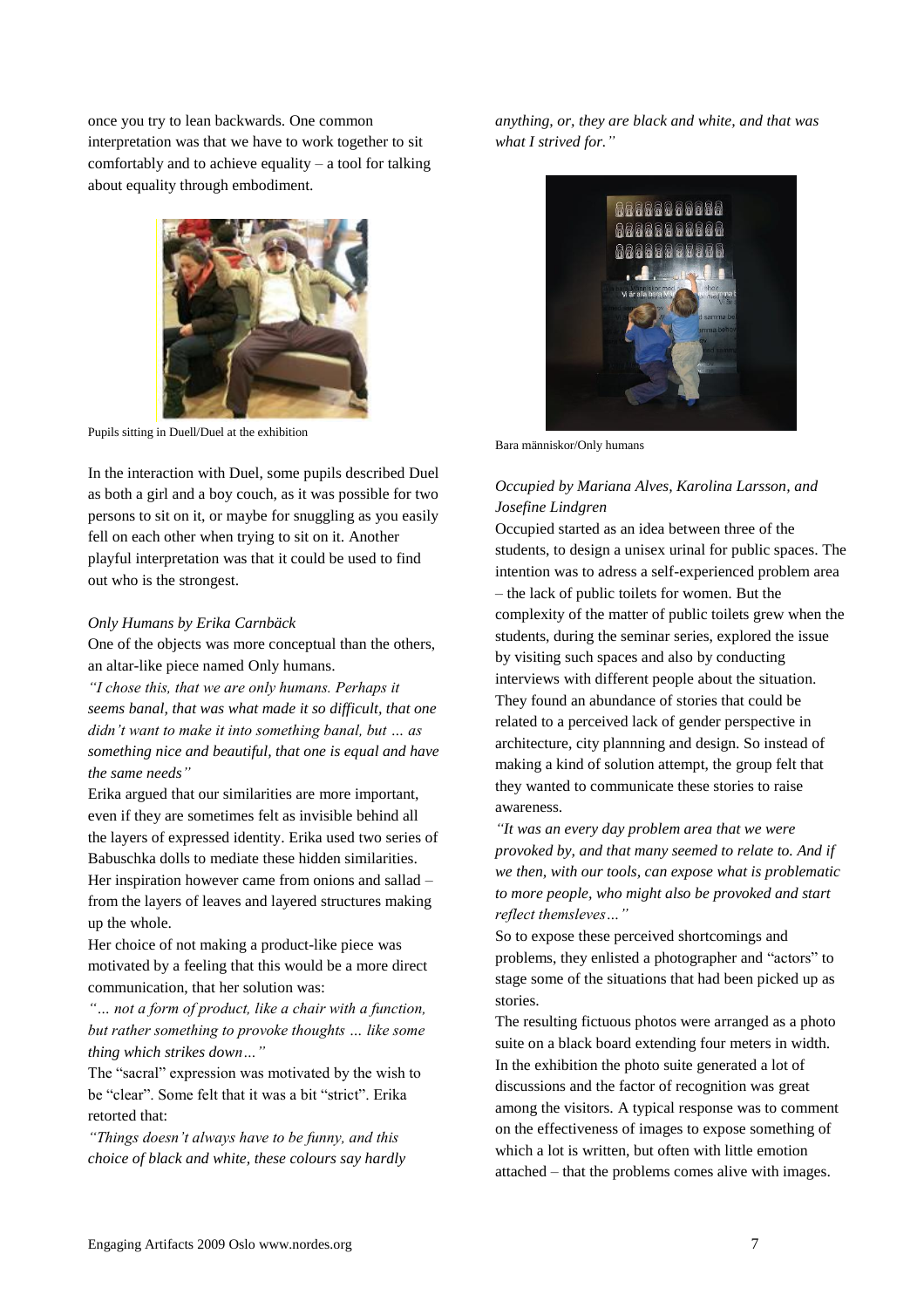

Presentation of Upptaget/Occupied at Blå Stället

However others demanded a solution and wondered why the design students had not made an object. As a contrast, some of the pupils, all boys, wondered if the students wanted to ban urinals.



Example of staged photo from Upptaget/Occupied

Yet others were provoked that it was so serious. One of the designers retorted:

*"Yes it was serious. Because I get agitated, really angry. Because the thing is, that sometimes you risk your life. Because for a girl, there are no public toilets, well there are, but they are locked at night, and then as a girl you have to go to a park or something… and that may mean rape and assault."*



The centre piece of Upptaget/Occupied

A kind of solution was indeed provided – a unisex lavatory, which was illustrated by an image placed at the sides of the photo suite, whereas a symbolic image of an unequal situation was placed in the middle.

### THE EXHIBITION DESIGN

The exhibition concept was developed around the objects by the students themselves. The exhibition was initially to be limited by a representation of their personal reflections, i.e. with no demand for a more extensive representation of the scope of design and gender. However, once the students had visited the site, which is a situated in a building complex which also holds the social office as well as the high school, they were triggered to also attempt to convey a wider discussion on gender and design, not least to engage the pupils of the Angered high school that would pass the exhibition every day through the corridor. Thus, the over-arching theme of gender and design, in their interpretations, held the objects together. This was achieved in several ways. The title chosen was immediately directed towards the high school pupils and expressed the wider scope of the exhibition. After a session when many possible titles were "thrown up", the choice fell on "Spelar Roll – en utställning om design och jämställdhet" (Spelar Roll – an exhibition on design and gender equality". In Swedish "Spelar Roll" is a "double entendre" with the two different meanings of approximately "To play a role" and "Does it matter?" – thus the title asks the open-ended question if gender equality is important, but also suggests that gender is acted – the playing of roles.



The exhibition title and logo

A graphic profile was designed by two students. Black was chosen as the common theme, drawing on the fact that in several objects black dominated. Other reasons to go for black, was to actively move away from what they felt were problematic colours and also to express a more contemporary "look".

To play out the meanings of how gender roles are enacted, the students drew from the title and composed short questions, like "Spelar killar roll?" (Do boys play roles/matter?). These were taped all over the floor of the corriodor and also pointed in the direction of the exhibition area in an adjacent room.

The students continued to develop the idea to "surround" the pupils of the high school with thoughtprovoking questions, examples and images. Questions were composed and placed on the walls of the corridor together with images of commerical messages and images cut from magazines that had been enlarged,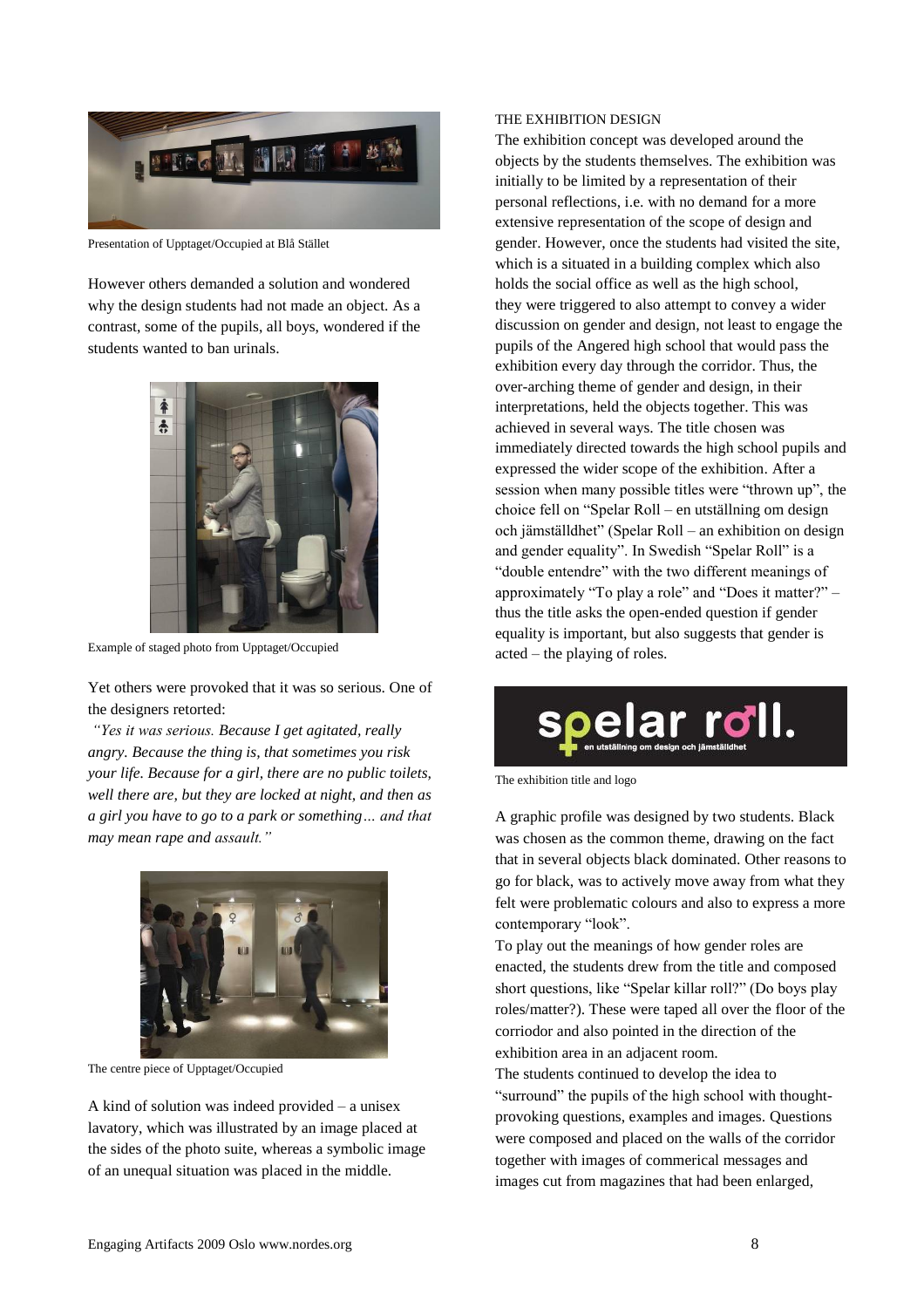printed and applied to boards. The questions included "*What roles do toys create?"* or *"Is society more equal when men care about their beauty?"*.



Sample of questions and commercial ads on the walls of Blå Stället – "Do women grow older while men age with dignity?"

In the middle of the corridor glass display cases were placed with samples of different objects, such as razors directed to female and male users respectively and girls' and boys' childrens' clothing.

To provide context for their own objects and to spur interaction, these were photographed in front of a black background together with people interacting with them in different ways. These photos were then printed on textile "drapes" that were hung as a background to the physical objects they represented. This process in itself provided more insights about the messages of the objects when discussed in the context of the image. To add to this, poem-like texts were composed by each designer and were printed on small black plaques to accompany the object.

When the exhibition was opended the design students held viewings for high school pupils. In these viewings the images, questions and products were used as examples to discuss design and gender more generally.

# DISCUSSION

Already from the start of the project it became obvious how sensitive the issue of gender can be. This was probably a reason why a couple of students dropped out early on in the process. Some students also felt that others in the group were a bit too confrontational and *"waved the feminst banner a bit too eagerly"* as one student declared. This sensitivity might also be why other students did not consider the project and also why some teachers had problems with tutoring the students. This speaks in favour of the issues of gender to be made manadatory as a tendency is otherwise that only the already committed will participate.

Another experience in relation to the "hot" topic of gender is that when the students had to deal with gender issues through their explorative and creative processes, they also had to deal with their own personal values and with the complexity of gender implications on design. This initially became a barrier to creativity. This complex situation was however turned into the very impetus for creativity once a personal perspective had been established. This migh be a reason in itself to use gender in the teaching of design, i.e. that it is a demanding perspective to consider.

From a design process perspective, gender is interesting in the way in which the topic connects to both values and also personal experiences of the designer. This highlights the general tendency of designers to relate to themselves as the "user", to deploy the implicit method of the so called "I-methodology", even though they may not be aware of this fact (Akrich 1995). This is problematic and an interesting paradox in the case of gender and design. It was the very personal commitment that spurred the creative process, which was also in the nature of this discursive design project. However, this personal commitment might in more commercial design processes stand in the way of a more nuanced and well founded representation of the user through market surveys, consumer tests, and user feedback (Ibid). Not that this seems to be the big "problem", since in most cases it is the unawareness, the neglect of a gender perspective, that is at the root of the problem. Concerning gender and gender equality specifically, we support a notion that equality can be advanced if gender is actively considered in the design of consumer objects, services, systems etc. The ability, as discussed above, to translate a complex issue into some do-able elements could be what is called for to be able to design less stereotypical, yet more equal, useful and attractive objects for the market place. So even though the issues of designing for an exhibition cannot be immediately translated to designing for the market, some issues are probably universal; the ability to open your eyes, to reflect, to turn a problematic situation into an opportunity and to embedd a constructive approach in your own design process.

In this project, the fact that the result was an exhibition, and that this meant to engage with the "user", both first hand, and through the objects, stimulated a discussion outside the ordinary design teaching context. This certainly meant surprising experiences for several students, not least when engaging with the minds of the young high school pupils. Not least were the students sensitized to the rather preconceived and stereotypical views of many of the pupils, and the fact that the users"